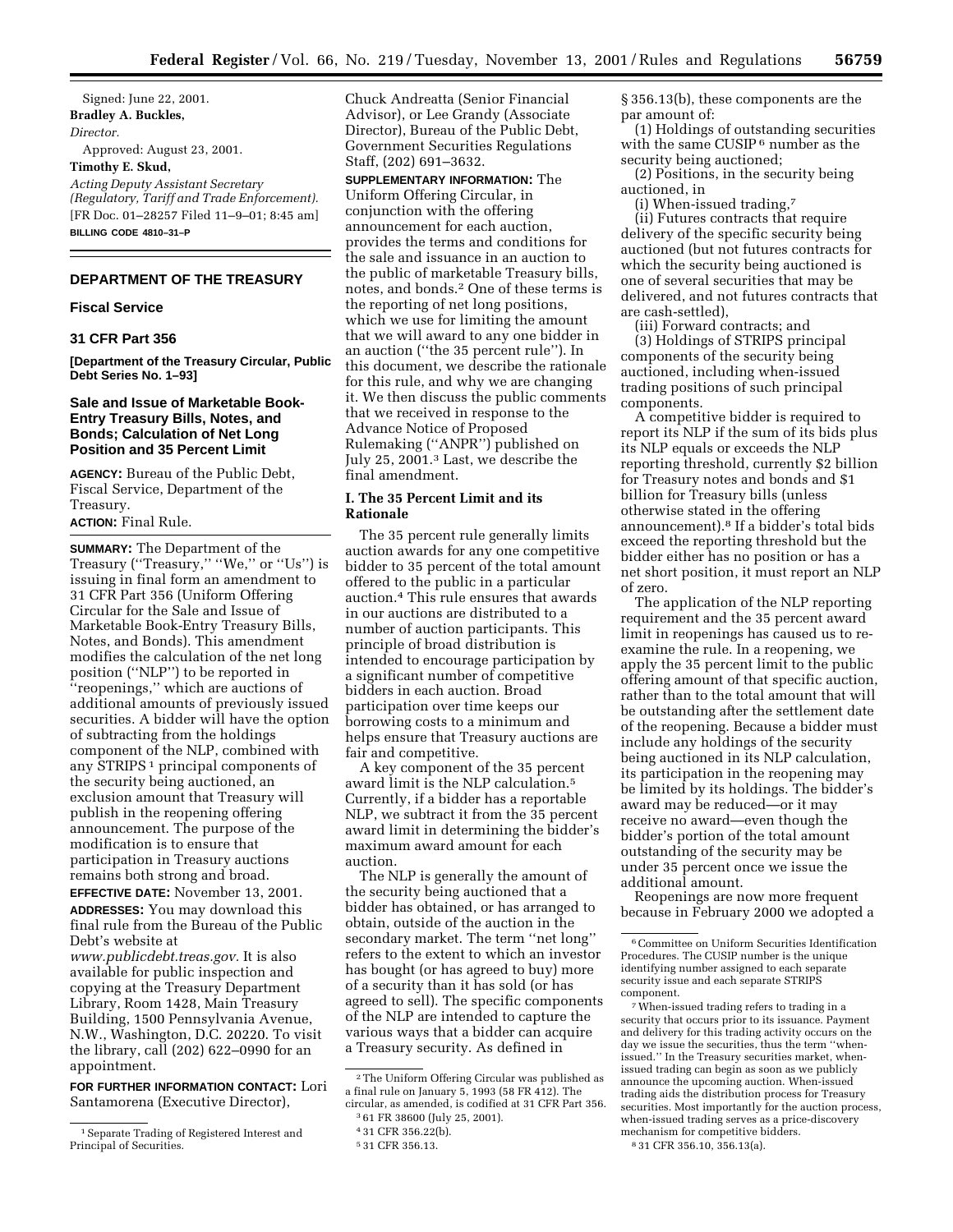policy of regular reopenings to preserve the liquidity of our longer-term securities as our borrowing needs declined.9 In addition, we conducted Treasury's first auction of four-week bills on July 31, 2001. These auctions are reopenings of previously issued Treasury bills. Treasury issued a press release on July 23, 2001, that described the net long position reporting requirements and the application of the 35 percent award limit for Treasury four-week bill auctions while we considered whether to modify the rule.

The development of more frequent reopenings makes it an appropriate time to re-examine the application of the NLP and the 35 percent limit in auctions.

## **II. Comments Received in Response to the Advance Notice of Proposed Rulemaking**

We published an ANPR for public comment on July 25, 2001,10 to solicit comments on six alternatives for modifying the calculation of the net long position and the 35 percent award limit. We stated at that time that we believed Alternative 1 to be the most workable. The closing date for comments was September 10, 2001.

We received eight comments in response to the ANPR<sup>11</sup>—six from securities firms, one from a major trade association, and one from the debt management advisory committee of a major trade association. Five of these commenters favored Alternative 1, while three favored Alternative 4.

Since all commenters preferred either Alternative 1 or Alternative 4, we describe them below. Readers may refer to the ANPR for descriptions of the other alternatives.

## *Alternative 1: Optional Exclusion Amount for a Portion of a Bidder's Current Holdings*

Under this alternative, a bidder would have the option of subtracting from the current holdings component of the NLP, combined with any STRIPS principal components of the security being auctioned, a published exclusion amount. We would specify in the offering announcement for the reopening the amount of holdings that may be excluded from the NLP calculation. The bidder would be required to include in the NLP calculation any holdings above this announced exclusion amount.

For example, suppose we reopen a Treasury note of which \$10 billion is already outstanding by offering an additional \$9 billion. In the example, suppose the reopening offering announcement specifies that the exclusion amount is \$3.5 billion. Also suppose that a bidder already holds \$3 billion par of that note, \$1 billion of the note's STRIPS principal component, and a when-issued position in that note of \$1 billion. That bidder would be able to exclude \$3.5 billion of its holdings from its NLP calculation for the reopening auction. The bidder's holdings components of the NLP would therefore be \$4 billion minus \$3.5 billion, or \$0.5 billion. This amount, when added to the \$1 billion whenissued position component, results in a total NLP of \$1.5 billion.12 Since the 35% award limit in the reopening would be \$3.15 billion (.35  $\times$  \$9 billion), the bidder could be awarded up to \$1.65 billion more of the note in the reopening  $($3.15 \text{ billion} - $1.5 \text{ billion}$ . If the bidder were to be awarded this amount in the reopening, on the settlement date it would then have a total of \$6.65 billion, or 35 percent, of the total \$19 billion of the note outstanding (assuming there were no other changes in its position).

Those commenters that preferred Alternative 1 generally believed that it best achieves the goal of fostering broad participation in Treasury auctions while still limiting the potential for excessive concentration of ownership in a particular marketable Treasury security. Two of the commenters who favored Alternative 1 cited Alternative 4 as their second choice. Both of these commenters expressed concern, however, that since Alternative 4 would not include holdings of the security being auctioned in the net long position calculation, that it would not sufficiently limit the potential for excessive concentration of ownership. While one of the commenters acknowledged that Alternative 1 is more complex operationally than Alternative 4, it did not believe the operational difficulties of efficiently reporting the NLP would be so great as to favor Alternative 4.

*Alternative 4: Continue to Calculate the 35 Percent Limit on the Reopening Public Offering Amount, but Redefine the Net Long Position as Including Only the When-issued Position*

The commenters that preferred Alternative 4 indicated that this alternative would allow for the broadest participation in reopening auctions. They also indicated that this alternative would be easier to implement than Alternative 1 because the net long position calculation would be considerably simpler. Those favoring Alternative 4 also asserted that Treasury has adequate means at its disposal, such as its Large Position Reporting rules 13 and anti-market manipulation laws, to address undue concentrations of ownership.

#### **III. Amendment to the Rule**

After considering the comments we received, we are modifying the NLP calculation for reopenings to provide an optional exclusion amount for a portion of a bidder's holdings (Alternative 1 in the ANPR). We believe this alternative best achieves our goal of fostering broad participation in Treasury auctions.

Accordingly, § 356.13(b) of the Uniform Offering Circular (UOC) is restructured and revised. Paragraph (b)(1) has been reorganized so that the ''holdings'' components are listed consecutively and then the ''positions'' components are listed. Paragraph (b)(2) now provides that in a reopening a bidder may subtract the published exclusion amount for that security from the sum of: (1) its holdings of the security being auctioned, and (2) its holdings of STRIPS principal components of the security being auctioned.

A bidder must include any holdings in excess of the exclusion amount in calculating and reporting the net long position. A bidder may not take advantage of the exclusion amount if its combined holdings are zero or less than zero. For example, a bidder who is "short" the security being auctioned, and whose holdings amount is therefore a negative number, cannot make its position more ''short'' by subtracting the exclusion amount. Further, if a bidder takes advantage of the exclusion amount, it must first calculate its combined holdings before subtracting the exclusion amount.

In addition, a bidder may use the exclusion amount only up to the amount of its combined holdings. After subtracting the exclusion amount from its combined holdings, the resulting

<sup>9</sup>Treasury Press Release dated February 2, 2000. 10*See supra*, note 3.

<sup>11</sup>The ANPR and comment letters are available for downloading on the Internet and for inspection and copying at the Treasury Department Library at the addresses provided earlier in this final rule.

<sup>12</sup>The bidder would report this amount with its bids if the amount, when combined with its bids, equals or exceeds the NLP reporting threshold for the auction. See § 356.13(a). 13 17 CFR Part 420.